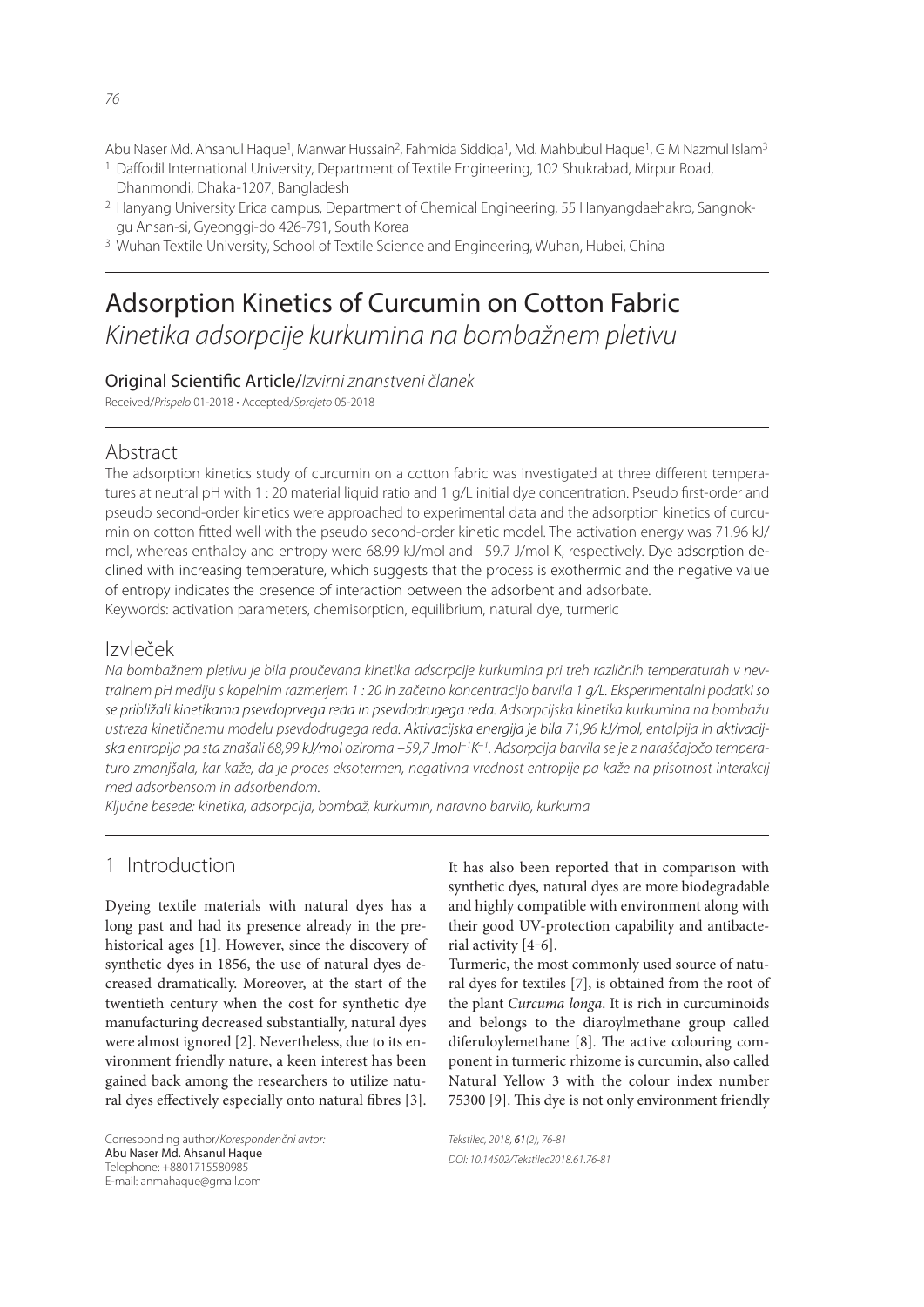but also famous for different health benefits [10-12]. Curcumin has the molecular formula  $C_{21}H_{20}O_6$  and its molecular weight is 368.38 g/mol [13].

It has been found in different studies that curcumin can be used to dye cotton with or without mordants (commonly metallic salts that possess affinity towards both fibre and dye) but using mordants can help improve the dye exhaustion and colour fastness properties of curcumin [9, 14-15].

The kinetic study of curcumin dye was approached previously by researchers on the PLA fibre. It was reported that the rate of exhaustion was greater by increasing the temperature of dyeing and a similarity was reported in the dyeing mechanism of curcumin with disperse dyeing [16]. The dyeing with curcumin on a cotton fabric was reported by scientists, where different temperatures and time durations were experimented to obtain an optimized dyeing condition. It was revealed that the exhaustion of curcumin on cotton was at its best at 75 °C for 45-60 min. [14]. However, the kinetic modelling of curcumin is also important to describe the adsorption behaviour and understand the optimum dyeing conditions more thoroughly. Though kinetic studies on cotton were conducted with other natural dyes (lac) [17‒18], there is no such report available that would study the kinetics of curcumin on cotton.

## 2 Experimental

#### 2.1 Materials

A single jersey scoured-bleached cotton fabric used for the process was collected from Impress-Newtex Composite Textiles Ltd, Gorai, Mirzapur, Tangail, Bangladesh. The specifications of the fabric are listed in Table 1.

| <i>INOR 1. I WOTTO SPECIFICATION</i> |  |  |  |  |
|--------------------------------------|--|--|--|--|
|                                      |  |  |  |  |

*Table 1: Fabric specifi cation*

| Parameter                                 | Value  |  |  |
|-------------------------------------------|--------|--|--|
| Type of yarn                              | Combed |  |  |
| Yarn count [tex]                          | 21.09  |  |  |
| Twists $\lceil$ cm <sup>-1</sup> $\rceil$ | 7.87   |  |  |
| Twist direction                           | Z      |  |  |
| Loop length [mm]                          | 2.44   |  |  |
| Course $\lceil$ cm <sup>-1</sup> $\rceil$ | 20.47  |  |  |
| Wales $\lceil$ cm <sup>-1</sup> $\rceil$  | 15.75  |  |  |
| Mass per unit area $[g/m^2]$              | 140    |  |  |

#### 2.2 Extraction of curcumin dye

Turmeric powder was directly collected from Square Food and Beverage Limited, Meril road, Salgaria, Pabna, 6600, Bangladesh for this current work. The extraction process was carried out in deionized water at 95 °C and neutral pH for 90 min from 1 g/L powder.

#### 2.3 Dyeing process

The dyeing was done in a Mathis Labomat lab dyeing machine, which has the programmed temperature controlling system by IR heating and a combined airwater cooling unit. The pre-mordanting process was performed with 0.5 g/L FeSO<sub>4</sub> at 70 °C for 10 min with 1 : 20 MLR. For the dyeing of cotton, three different temperatures (i.e. 70 °C, 85 °C and 100 °C) were approached at neutral pH in 1 : 20 MLR and continued for 100 min with a 1.0 ml dye solution removed in every 2 min interval for the first 20 min, 5 min interval for 20 to 40 min and 20 min interval for 40 to 100 min for the spectroscopic measurement.

#### 2.4 Kinetic experiments

A UV-Visible spectrophotometer (UV 1800) was used for absorbance measurements with quartz cuvette cells of 1 cm path length. The dye concentrations were determined at time zero and at subsequent times from the absorbance values at  $\lambda_{\text{max}}$  419 nm. The concentration of dye in liquor was calculated with the Beer-Lambert equation:

$$
A = \varepsilon \, l \, c \tag{1}
$$

where  $A$  is absorbance,  $\varepsilon$  is dye extinction coefficient (Lmg–1cm–1), *l* is path length of light (cm) and  $c$  is concentration of dye solution (mg/L). The dye extinction coefficient was  $0.01031$  Lmg<sup>-1</sup> cm<sup>-1</sup> and was obtained by calculating the slope of the calibration curve (*c* versus *A*) where the concentration values were known.

The amount of dye (mg/g) absorbed on cotton at any time  $q_t$  was calculated with the mass-balance relationship formula:

$$
q_t = \frac{(C_0 - C_t)V}{W}
$$
 (2)

where  $C_0$  is preliminary dye concentration  $(\mathrm{mg/L})$ and  $C_t$  is dye concentration after time,  $t$ , (mg/L). *V* is the volume of solution (mL) and *W* represents the weight of cotton fabric in gram.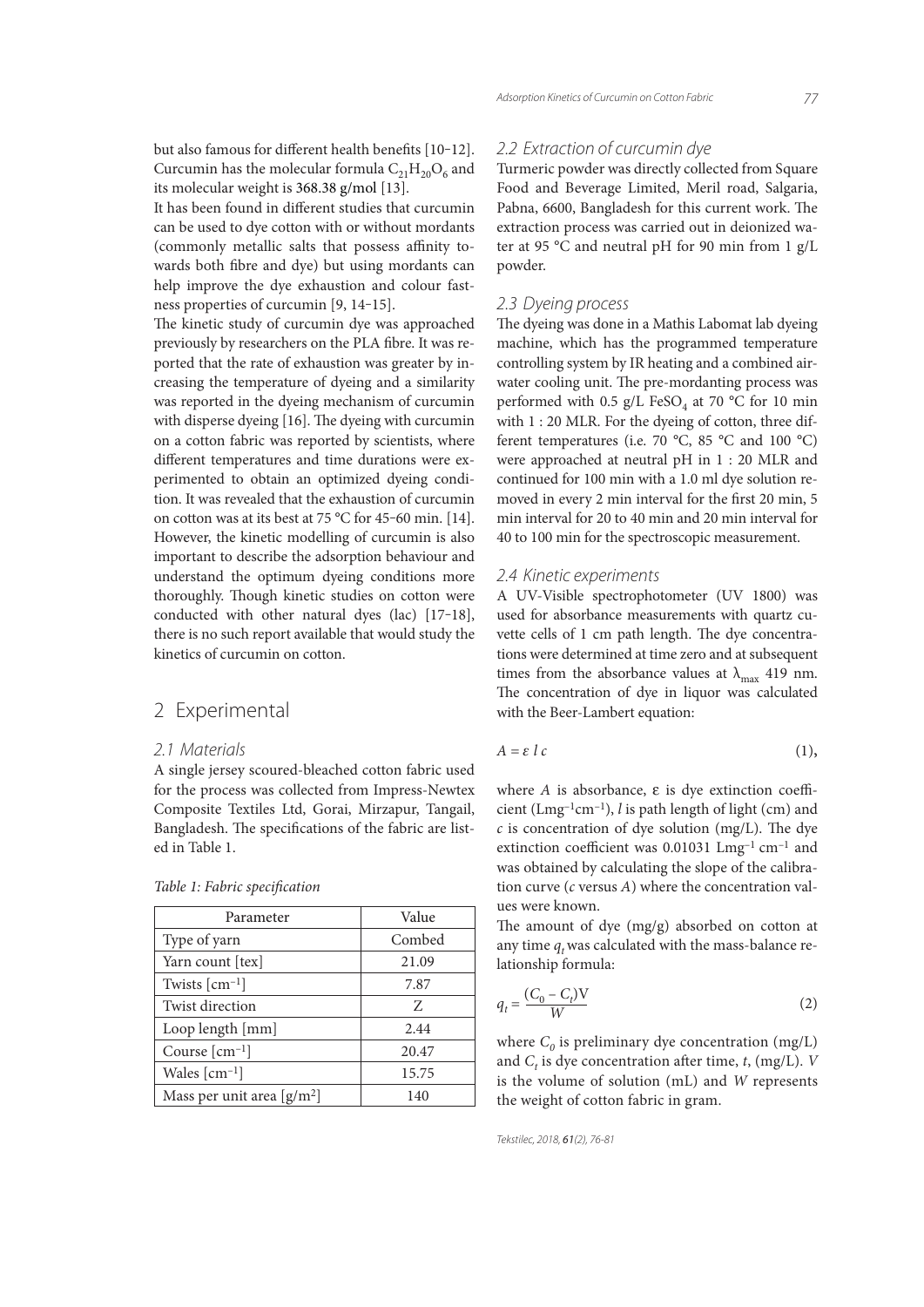# 3 Results and discussion

### 3.1 Effect of temperature on adsorption of curcumin on cotton

The initial dye adsorption rate  $(h_i)$  of curcumin on cotton was higher in the case of higher temperature before reaching the equilibrium. Figure 1 represents the results in the first 20 min. However, at the equilibrium time, the amount of dye adsorbed by cotton declined with increasing temperature which represented an exothermic process [17]. The time needed to reach the equilibrium was shorter at higher dyeing temperatures (25 min at 70 °C, 16 min at 85 °C and 12 min at 100 °C), which can be seen in Figure 2. These results are predictably very similar to the results of our previous work of curcumin on modal, which is also a cellulose (regenerated) fibre [19].



Figure 1: Effect of contact time and temperature of *curcumin on cotton (0‒20 min)*



Figure 2: Effect of contact time and temperature of *curcumin on cotton (0‒100 min)*

### 3.2 Kinetics of adsorption

Reactions can be treated as having a certain pseudo order under certain conditions, i.e. when the amount of one of the reactants is substantially greater than the amount of the other one, and can thus be regarded as a constant value and included in the rate constant. This is how the order of a reaction reduces and becomes a pseudo order. Despite no report on the kinetic study of curcumin on cotton exists, a report of a kinetic study of curcumin is available on a regenerated cellulose fibre, e.g. modal [19]. There are also available reports for other systems involving natural dye binding, e.g. lac dye on cotton and silk. In all cases, it was found out that a pseudo second-order kinetic law matched well with the experimental data [5, 17, 19].

In the current experiment, the pseudo first-order and second-order kinetic models were approached for the investigational data to represent the adsorption kinetics of curcumin dye on cotton. The linear form of the pseudo first-order equation, also known as the Lagergren equation, is as follows:

$$
ln(q_e - q_t) = lnq_e - k_1t
$$
\n(3),

where  $k_1$  is the rate constant of pseudo first-order adsorption (s<sup>-1</sup>), and  $q_e$  and  $q_t$  are the amounts of dye adsorbed per gram of cotton (mg/g) at equilibrium and at a specific time, *t*. The first-order equation of Lagergren is likely to be applicable only over the preliminary stage of the adsorption and does not generally fit well for the whole range of contact times [20]. A linear plot of *ln*  $(q_e - q_t)$  versus *t* indicates the applicability of the kinetic model to fit the investigational data. The rate constant,  $k<sub>1</sub>$ , and equilibrium adsorption density,  $q_e$ , were calculated from the slope and intercept of the graph. The pseudo second-order kinetic model [20-21] based on the adsorption equilibrium can be expressed in a linear form as follows:

$$
\frac{t}{q_t} = \frac{1}{k_2 q_e^2} + \frac{t}{q_e}
$$
 (4),

$$
h_i = k_2 q_e^2 \tag{5}
$$

where  $k_2$  (g mg<sup>-1</sup> min<sup>-1</sup>) is the rate constant for pseudo second-order adsorption and where *hi* [22] is the initial dye adsorption rate (mg  $g^{-1}$ min<sup>-1</sup>). If the plot of  $(t/q_t)$  versus *t* shows a linear relationship, pseudo second-order kinetics is applicable.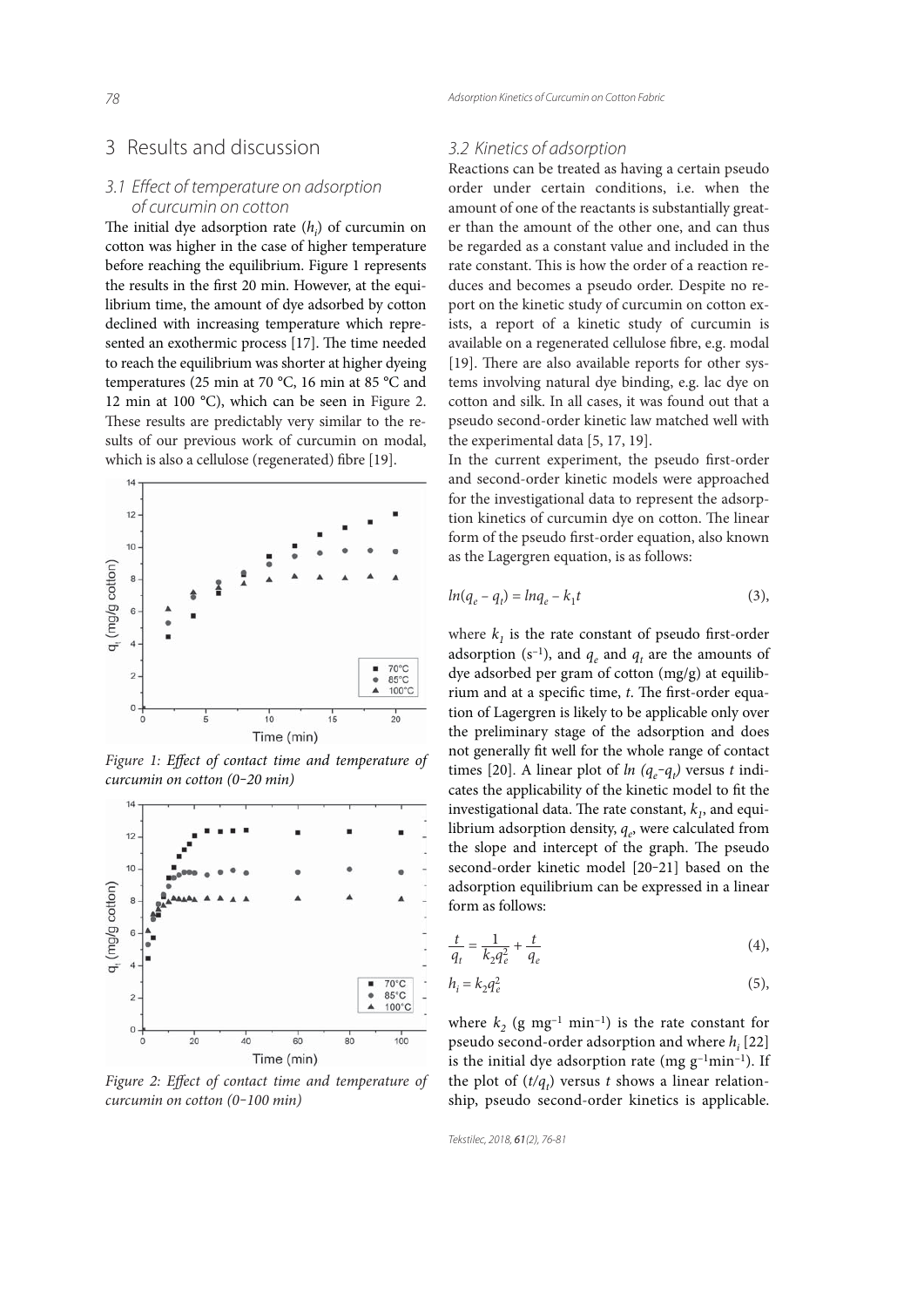79

The slope and intercept of  $(t/q_t)$  versus *t* were considered to calculate the pseudo second-order rate constant  $k_2$  and  $q_e$ .

The overall range of adsorption of curcumin on cotton is likely to be matched with a chemisorption mechanism, which involves a chemical reaction between an absorbate and surface, and is usually categorized by higher values of enthalpy (80-240 kJ/mol) than the enthalpy of a physisorption mechanism  $(20-40 \text{ kJ/mol})$  [23].

The kinetic data obtained from curcumin adsorption in the current study was analysed using the pseudo first-order kinetic model (cf. Equation 3) as well as the pseudo second-order kinetic model (cf. Equation 4), and is shown in Figure 3 and Figure 4. The results are depicted in Table 2.

The data show that although the kinetics of adsorption is a first-order process in the initial stage (at times  $t < 20$  min), it follows second-order kinetics at longer times  $(t > 25$  min).



Figure 3: Plot of pseudo first-order equation at differ*ent temperatures for adsorption of curcumin on cotton*



Figure 4: Plot of pseudo second-order equation at differ*ent temperatures for adsorption of curcumin on cotton*

The correlation coefficients obtained from the pseudo second-order kinetic model were very close to 1 (more than 0.999) and also higher than that of the pseudo first-order kinetic model. This indicates that the adsorption of curcumin on cotton is unlikely to be a first-order reaction. The calculated  $q_e$  values were also relatively close to the experimental  $q_e$ . Therefore, the experimental data of curcumin dyeing on cotton fitted well with pseudo second-order kinetics.

#### 3.3 Activation parameters

From the rate constant of pseudo second-order kinetics,  $k_2$ , (cf. Table 2), the activation energy,  $E_a$ , for the adsorption of curcumin dye on cotton was determined using the Arrhenius equation [24]:

$$
lnk = lnA - \frac{E_a}{RT}
$$
 (6),

where  $A$ ,  $E_a$ ,  $T$  and  $R$  refer to the Arrhenius factor (temperature independent), the Arrhenius activation

| Temperature<br>[°C] | $q_{e, exp}$<br>$[\mathrm{mg/g}_{\mathrm{cottom}}]$ | Pseudo first-order<br>model |       | Pseudo second-order<br>model                                           |                                                   |                                                                                                |        |
|---------------------|-----------------------------------------------------|-----------------------------|-------|------------------------------------------------------------------------|---------------------------------------------------|------------------------------------------------------------------------------------------------|--------|
|                     |                                                     | $k_1$ [min <sup>-1</sup> ]  | $R^2$ | k <sub>2</sub><br>$[g_{\text{cottom}}\text{ mg}^{-1}]$<br>$min^{-1}$ ] | $q_{e,cal}$<br>$\lfloor mg/g_{\rm cotton}\rfloor$ | $h_{\cdot}$<br>$^{-1}$<br>$\left[\text{mg} \, \text{g}_{\text{cottom}}\right]$<br>$min^{-1}$ ] | $R^2$  |
| 70                  | 12.38                                               | 0.166                       | 0.950 | 0.2196                                                                 | 12.22                                             | 32.79                                                                                          |        |
| 85                  | 9.81                                                | 0.266                       | 0.966 | 0.2844                                                                 | 9.91                                              | 27.93                                                                                          | 0.9996 |
| 100                 | 8.29                                                | 0.217                       | 0.981 | 1.7094                                                                 | 8.20                                              | 114.94                                                                                         | 0.9998 |

*Table 2: Comparison of pseudo first- and second-order adsorption rate constant of curcumin dyeing on cotton* 

Tekstilec, 2018, 61(2), 76-81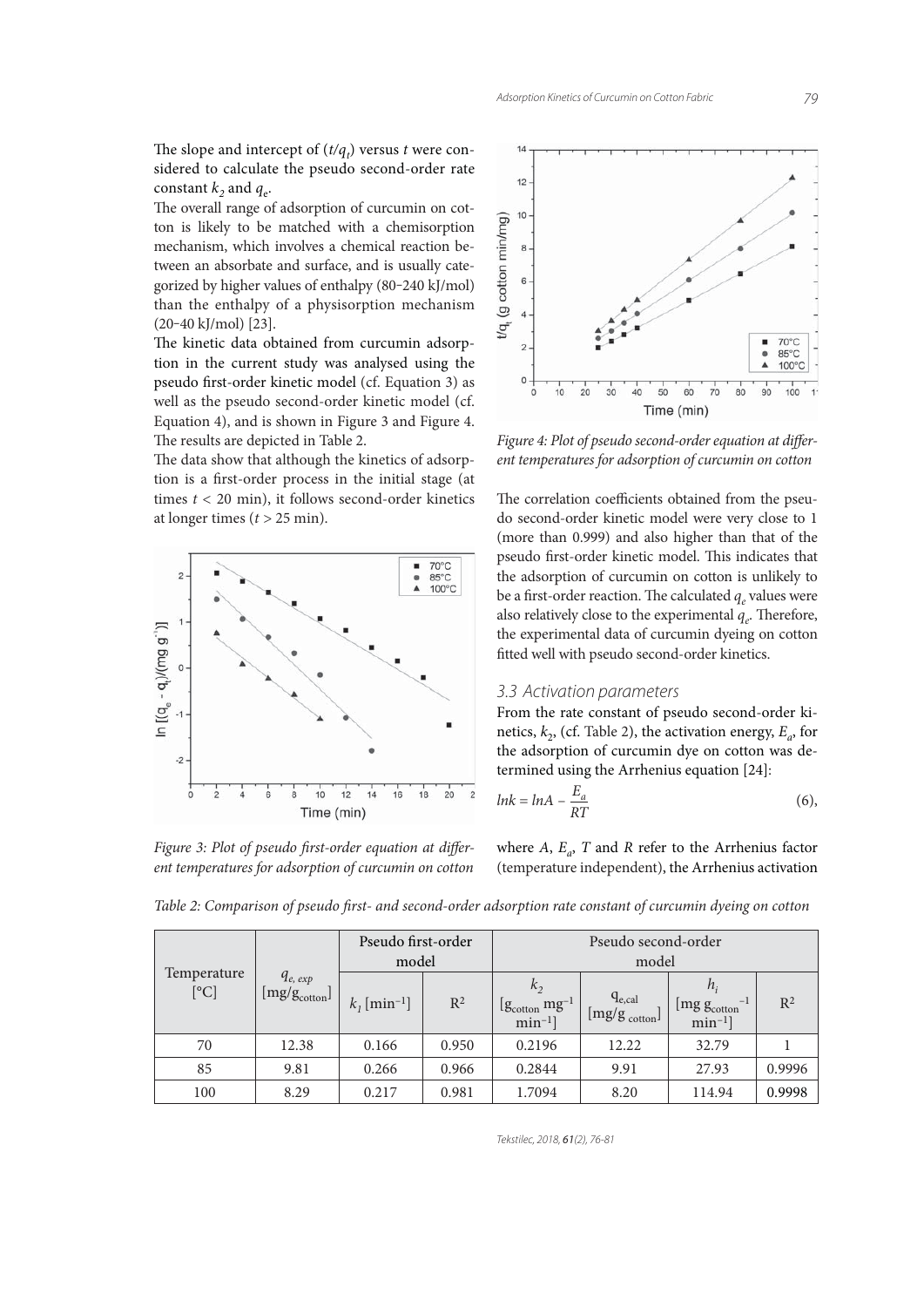energy (kJ/mol), absolute temperature (K) and the gas constant (8.314 J/mol K), respectively.

The Arrhenius plot of *ln k* against  $1/T$  for the adsorption of curcumin on cotton is shown in Figure 5 and the value of activation energy, which was calculated from the slope of the plot, is listed in Table 3.



*Figure 5: Arrhenius plot for adsorption of curcumin on cotton*

The enthalpy  $(\Delta H^+)$  and entropy  $(\Delta S^+)$  of activation were calculated using the Eyring equation as follows:

$$
ln(\frac{k}{T}) = ln(\frac{K_b}{h}) + \frac{\Delta S^+}{R} - \frac{\Delta H^+}{RT}
$$
 (7),

where  $K_b$  and  $h$  are the Boltzman's and Planck's constant. The standard enthalpy and entropy of dyeing were calculated from the slope and intercept of the plot (cf. Figure 6)  $ln (k/T)$  versus  $1/T$ .

Gibbs energy of activation  $(\Delta G^+)$  was calculated with the following equation:

$$
\Delta G^+ = \Delta H^+ - T\Delta S^+ \tag{8}
$$

The calculated values are listed in Table 3. The negative value of the activation entropy ( $\Delta S^+$ ) supported the interaction between curcumin dye and cotton.



*Figure 6: Eyring plot for adsorption of curcumin on cotton*

# 4 Conclusion

The adsorption kinetics of curcumin on cotton suited with the pseudo second-order kinetic model. It was a kinetically controlled process as the initial dye adsorption rates (*h<sub>i</sub>*) were higher at higher temperatures before the equilibrium time. The amount of dye adsorbed by cotton decreased with increasing temperature, which suggests that the process is exothermic. Furthermore, the positive value of free energy represents the strong affinity between the dye and substrate, and the negative value of entropy indicates the colour adsorbed more orderly on cotton with a certain interaction.

# References

- 1. SIVA, Ramamoorthy. Status of natural dyes and dye-yielding plants in India. *Current Science*, 2007, **92**, 916−925.
- 2. SARAVANAN, P., CHANDRAMOHAN, G. Dyeing of silk with ecofriendly natural dye obtained from barks of *Ficus religiosa* L*. Universal Journal of Environment Research and Technology*, 2011, **1**(3), 268−273.

Temperature  $[°C]$  $k_2$  [ $g$ <sub>cotton</sub>  $mg^{-1}$  min<sup>-1</sup>] Ea  $\begin{array}{c|c} \textit{La} \\ \hline \textit{[kj/mol]} \end{array}$  R<sup>2</sup>  $\Delta H^+$ [kJ/mol]  $\Delta S^+$ [J/mol K]  $\Delta G^+$  $\begin{array}{c|c}\n\overrightarrow{AV} \\
\hline\n\end{array}$  R<sup>2</sup> 70 0.2196 71.96 0.825 68.99 –59.7 89.46 0.813 85 0.2844 100 1.7094

*Table 3: Activation parameters for adsorption of curcumin on cotton*